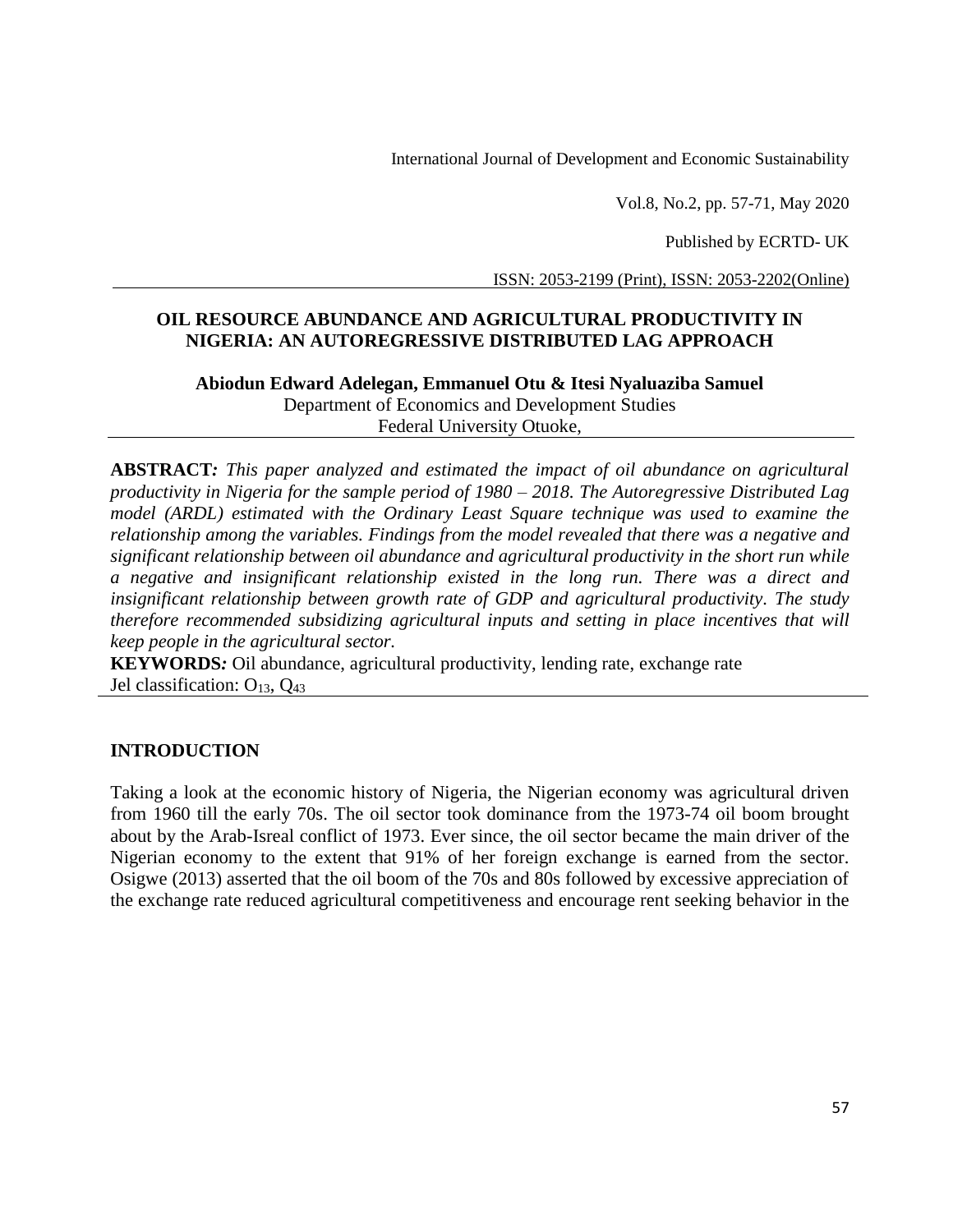Vol.8, No.2, pp. 57-71, May 2020

Published by ECRTD- UK

ISSN: 2053-2199 (Print), ISSN: 2053-2202(Online)

economy. The Nigerian economy has, over the years, exhibited prolong economic stagnation, rising poverty levels, inequality and infrastructure decay and unemployment.

Globally, the relationship between resource abundance and economic growth has been the subject of a growing literature in recent years. Right from the 1950s, some development economists concluded that natural resource abundance would help underdeveloped countries to overcome their capital gaps and provide the needed revenues to their governments for public goods and thus, lifting citizens from the traps of poverty, inequality, unemployment and other socio-economic ills. However, since the 90s, a growing numbers of studies have established a link between resources abundance and a host of social economic challenges. Data on energy and mineral resources suggest that natural resource abundance has not been a significant determinant of economic growth over the period 1970-1989 (Ross, 2005). The observation that resource-poor economies can sometimes outperform resource-rich economies is not new in the field of economic history (Sachs and Warner, 1995; Ross, 2005; Breisinger, Diao and Weibelt, 2014). The exploration and exploitation of crude oil in Nigeria came with mixed outcome, having impacted both positively and negatively on the macro-economy. Huge revenue have been generated from the oil sector and has been the main source of government's financing of projects, provision of social infrastructure, meeting internal and external obligations, and running the economy generally. The sector has also contributed to the development of the industrial sector in the Nigerian economy. The refineries, petro-chemical companies, fertilizer manufacturing firms also sprang up from the oil industry. Part of the negative impacts included the over dependence of the economy on the sector, Dutch disease syndrome, resource curse and the vulnerability of the economy to oil price shocks. All the concerns and issues highlighted above render the Nigerian economy to external shocks and subject its development to multiple fractures (Ogunleye, 2008).

Experience gained thus far in Nigeria has shown that exporting primary products do not transform poor countries to affluent economies. It is expected that the benefits derived from the oil sector will propel the Nigerian economy to the path of sustainable economic development. The evidence on ground is not in tandem with the above assertion. There ought to be linkages between oil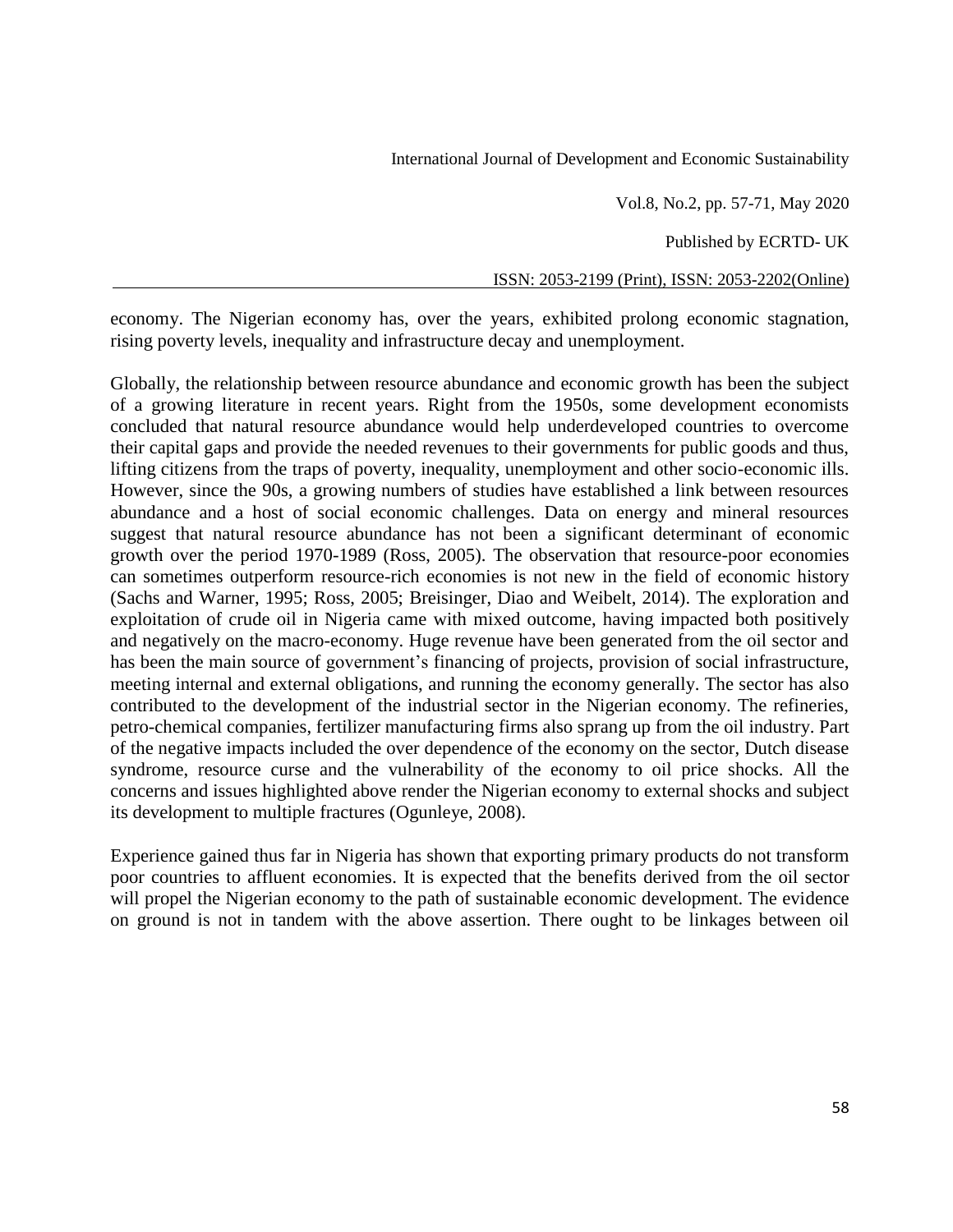Vol.8, No.2, pp. 57-71, May 2020

Published by ECRTD- UK

ISSN: 2053-2199 (Print), ISSN: 2053-2202(Online)

resource abundance and the agriculture sector. However, the Nigerian economy is yet to achieve desired economic diversification from the exportation of crude oil. From the foregoing, the objective of this paper is to estimate and analyze the effects of oil resource abundance on agricultural output in Nigeria. To achieve the aforestated objectives the following questions are relevant; What is the relationship between oil resource abundance and agricultural output in Nigeria? What is the magnitude of the effects of oil resource abundance on agricultural outputs in Nigeria? Following this introductory section, section 2 presents the literature review, section 3 gives the method of study employed by the paper. Results and discussion are presented in section 4 while section 5 concludes the paper.

# **LITERATURE REVIEW AND THEORETICAL FRAMEWORK**

This sub-section provides a survey of empirical findings on the effects of oil resource abundance on the performance of economies both aggregately and sectorally. There is an avalanche of literature on the relationship between resource abundance and several indicators of economic performance. Some of the literature focused on the negative correlation between several measures of mineral abundance, long-term and short term economic growth (Petkov, 2018; Kim and Lin, 2018). Specifically, the focus of oil on poverty was the centerpiece of the works of (Apergis and Katsaiti, 2018). Agriculture has been perceived as an important factor in sustaining economic growth.

At face value, resource abundance seems generally good for countries that are endowed with them. However, the issue is how well the resources are managed and employed for the welfare of the people. Resource curse is associated with resource abundance. Resource curse refers to the failure of many resource-rich countries to fully take advantage of their natural resource wealth in a positive way (Sapuan and Roly, 2020). This curse is also perceived as government failure to perform effectively to fulfill public welfare needs. From local experience it is remarkable to note that the usual expectation is for resource-rich countries to post stellar economic outcomes. However, the rich-resource tend to have higher rates of inequalities, autocracy, lower rates of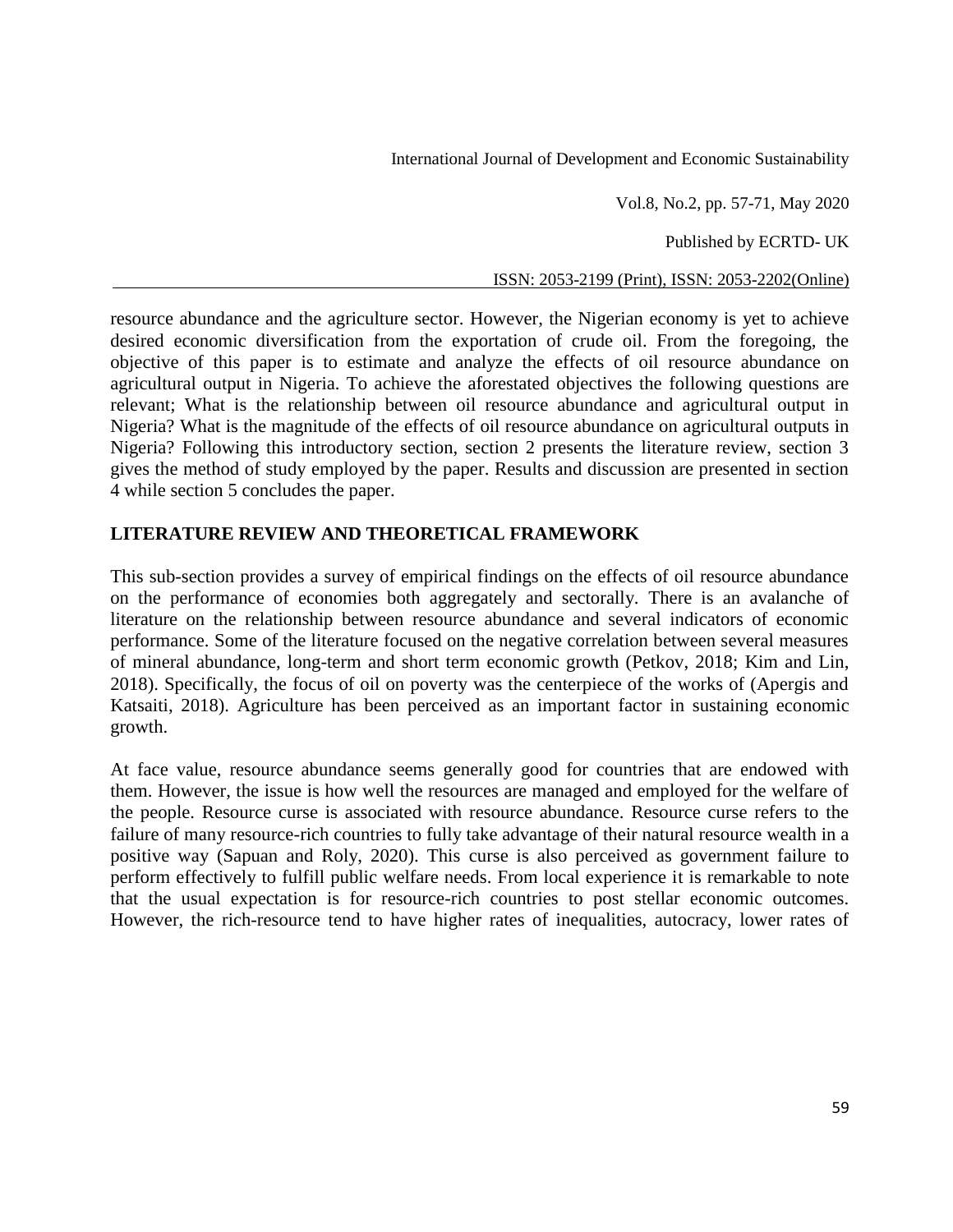Vol.8, No.2, pp. 57-71, May 2020

Published by ECRTD- UK

ISSN: 2053-2199 (Print), ISSN: 2053-2202(Online)

economic stability and progress compared to non-resource countries. Scarce-resource countries always outperform resource-rich countries with because scarce resource countries are more competitive in industrialization with high saving rates, as well as strong economic and environmental sustainability. Scarce-resource countries tend to have strong formal institutions, institutional accountability and social capital, this has made their development policies more socially sustainable (Woolcock et.al., 2004).

In the early years of crude oil exploration and exploitation, natural resources abundance was considered an advantage by economists until 1980s. However, theoretical and empirical studies starting in the 80s till date concluded to the contrary. Findings revealed that natural resources abundance posed more economic problems, challenge, constraints and crises to host economies and might be an economic curse rather than a blessing (Sachs and Warner, 1995; Sala-I-Martin and Subramanian, 2003). For instance, Nigeria, Liberia, Sierra Leone and Democratic Republic of Congo have demonstrated instances where natural resources mismanagement has led to political instability, corruption and civil war. This is the reason why studies like Letiche (2010) suggested that the entire sub-Saharan African needs a total economic transformation.

According to Brunnschweiler and Bulte (2008) resource dependent countries have a lower longrun growth rates them countries with a more diversification export structure. Moradi (2007) analyzed the effects of oil resource abundance on two major macroeconomic variables; economic growth and income distribution in Iran using the data period 1968-2005. The adjusted  $\mathbb{R}^2$  values of 0.989 was reported, the results of the study confirmed the long run effect of oil abundance on GDP is positive and significant but the value of the estimated coefficient  $(0.005)$  was too small. The author concluded that the value of the estimated coefficients supported the hypothesis that oil abundance is not a blessing for Iran. In a study carried out on Nigeria and Columbia to examine, the macroeconomic and regional of oil abundance dependence (Perry et.al, 2011) found from their study that large and sudden oil rent inflows in the institutionally and economically weak regions lend to generate waste of resources and Dutch disease symptoms. The study concluded that the net growth effects depend on the quality of institutions and macroeconomic policies.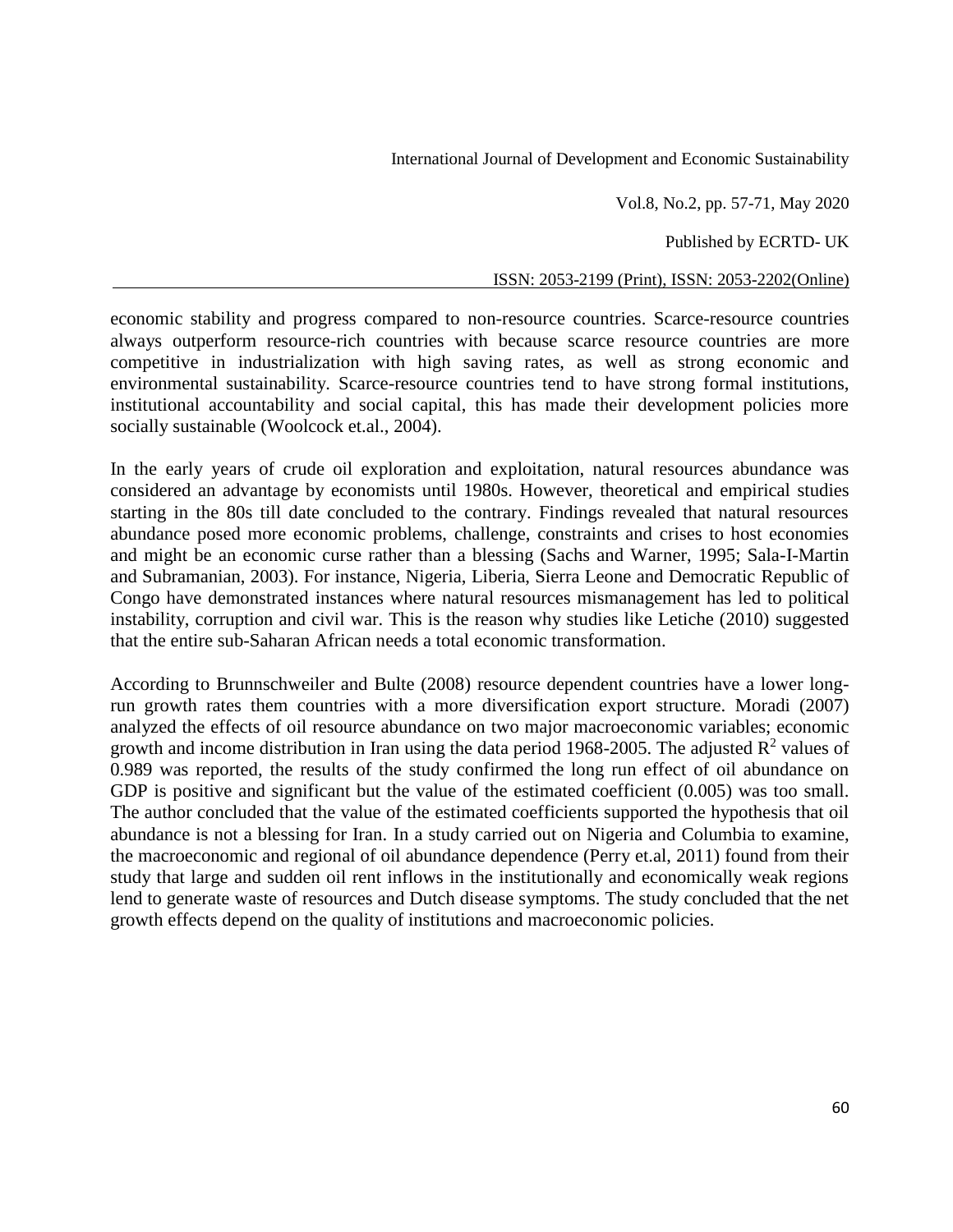Vol.8, No.2, pp. 57-71, May 2020

Published by ECRTD- UK

ISSN: 2053-2199 (Print), ISSN: 2053-2202(Online)

Ogunleye (2005) estimated the long-run impact of the huge oil wealth accruing to Nigeria on its economic development. Per-capita GDP, household consumption, infrastructural development (electricity) and agricultural and manufacturing output growth rates were examined. The results revealed a position and significant long-run impact of per capital oil revenue on per capita household consumption and electricity generation, while a negative relationship was established for GDP, agriculture and manufacturing. This study intends to add value to the empirical discourse on oil resource abundance and agricultural output in Nigeria by exploring the behavior of other explanatory variables. It will also extend the coverage period from 1980-2018.

There are avalanche of theories in literature that explains the effects of oil resource abundance on the macroeconomy. Those include the mainstream theory, structural theory, rentier theory, the Dutch disease theory. For instance see ( Ogbonna and Ebimobowei, 2012; Rotimi and Ngalawa, 2017) for overview. In addition, gold discoveries in Australia had Dutch disease effects on some Australia industries. Forsyth and Nicolas (1983) explained the consequences of the inflow of American treasure in the sixteenth century on the Spanish industry in terms of Dutch disease. Leaning on existing theoretical literatures, this study adopts the Dutch disease framework developed by (Corden and Neary, (1982). We chose this framework because it is capable of illuminating many historical episodes where there have been sectoral boom with adverse or favourable effects on other sectors. It also provides a systematic analysis of some aspects of structural changes in a small open economy.

## **MATERIAL AND METHODS**

In the light of the discussion in the foregoing sections, we specify a simple multivariable econometric model that was designed to capture the impact of oil abundance on real sector performance. Thus the study developed the following model;

AGP = f(OILA, RGDPR, LENR, EXGR) ……………………………… 3.1 Where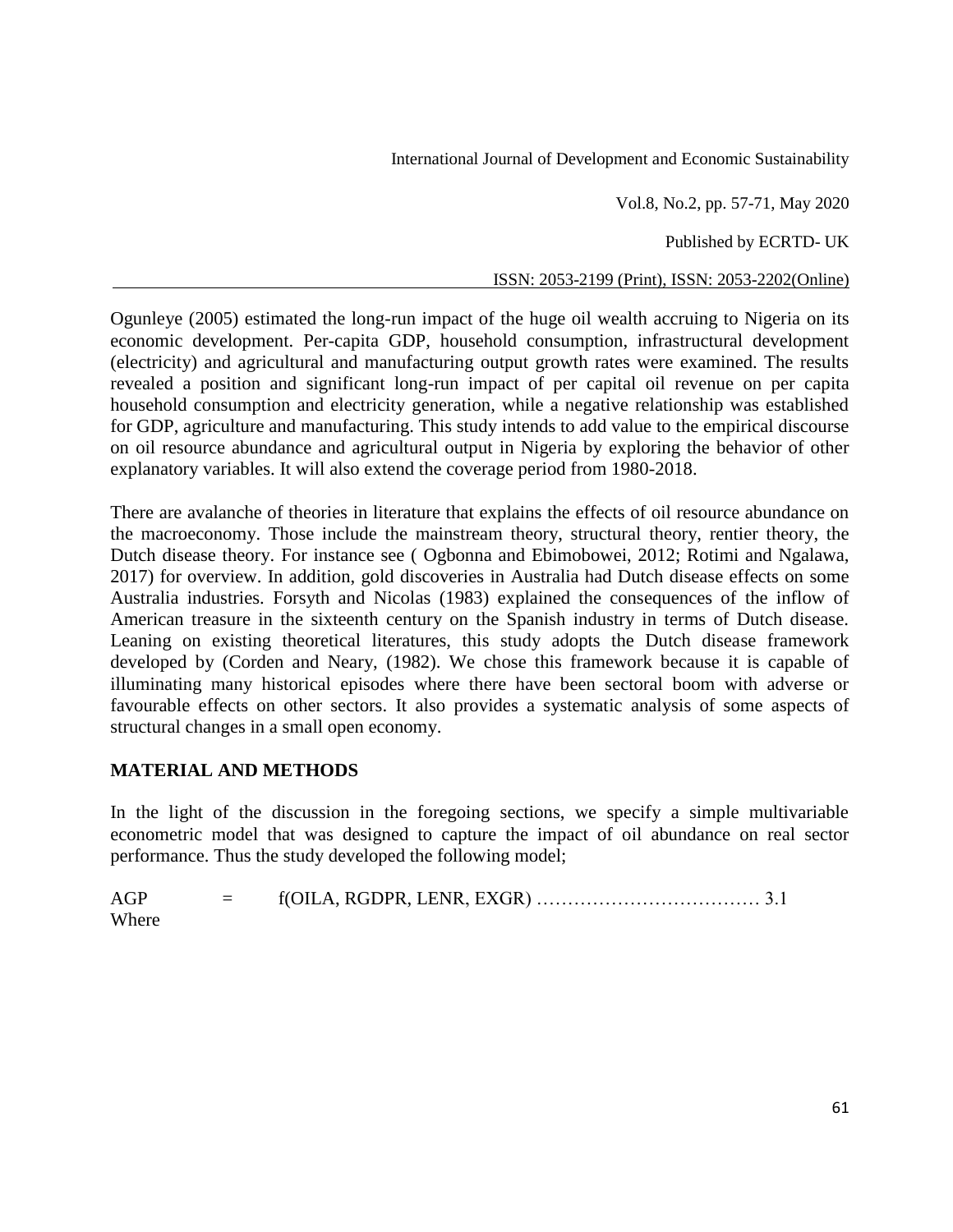Vol.8, No.2, pp. 57-71, May 2020

Published by ECRTD- UK

ISSN: 2053-2199 (Print), ISSN: 2053-2202(Online)

 $AGP =$  Growth rate of agriculture

OILA = Oil abundance

 $RGDPR = Growth rate of real GDP$ 

 $LENR =$  Lending rate

 $EXGR = Exchange rate$ 

The model in its economic form is gives as

AGP =  $\alpha_0 + \alpha_1 OILA + \alpha_2 RGDPR + \alpha_3 LENR + \alpha_4 EXGR + Ut$  ………………… 3.2

Where  $\alpha_0$  to  $\alpha_4$  are the parameters to be estimated and U<sub>t</sub> is the error term.

Recall

AGP =  $\alpha_0 + \alpha_1 OILA + \alpha_2 RGDPR + \alpha_3 LENR + \alpha_4 EXGR + Ut$ 

Then

 $\triangle AGP = \alpha_0 + \alpha_1 AGP_{t-1} + \alpha_2 OILA_{t-1} + \alpha_3 RGPGRR_{t-1} + \alpha_4 LENR_{t-1} + \alpha_5 EXGR_{t-1} +$ 

$$
\sum_{i=0}^{K} \beta_2 \Delta OILA_{t-1} + ... + \sum_{i=0}^{K} \beta_2 \Delta RGDPR_{t-1} + \sum_{j=0}^{K} \beta_3 \Delta LENR_{t-1} + \sum_{i=0}^{K} \beta_4 \Delta EXCHR_{t-1} + Ut....3.3
$$

Error Correction Model:

$$
\Delta \text{AGP} = \beta_0 + \beta_1 \sum_{i=0}^{K} \beta_1 \Delta AGP_{t-1} + \sum_{i=0}^{K} \beta_2 \Delta OILA_{t-1} + \dots + \sum_{i=0}^{K} \beta_3 \Delta RGDPR_{t-1} + \sum_{i=0}^{K} \beta_4 \Delta LENR_{t-1} + \sum_{i=0}^{K} \beta_5 \Delta EXGR_{t-1} + Ut
$$

 $\Delta$  is the first difference operator. An advantage of this model is that it can be applied irrespective of whether the underlying regressors are stationary at  $I(0)$  or  $I(1)$  or a mixture of both. Also, it has a small sample property and provides an unbiased estimate of the long-run model as well as valid t-statistics even when some of the regressors are endogenous.The Granger representation theorem states that in the presence of cointegration among variables, there is a mechanism (captured by an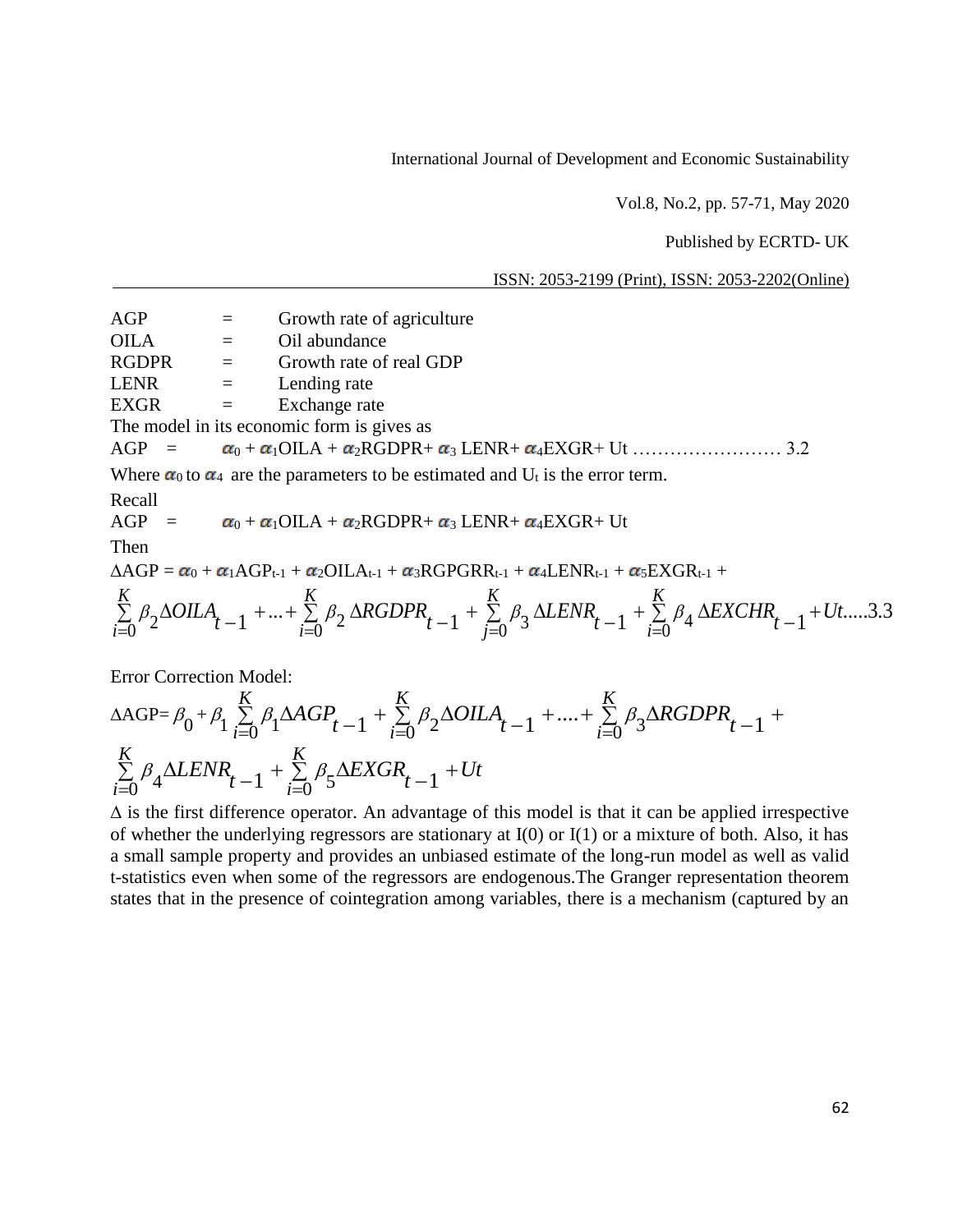Vol.8, No.2, pp. 57-71, May 2020

Published by ECRTD- UK

ISSN: 2053-2199 (Print), ISSN: 2053-2202(Online)

error correction model) that describes the adjustment of the cointegrated variables towards equilibrium. On this basis, the error correction model for equation **(2)** is specified as:

$$
\sum_{j=0}^{p} \varphi_1 \Delta AGP_{t-j} + \sum_{j=0}^{p} \varphi_2 \Delta OILA_{t-j} + \sum_{j=0}^{p} \varphi_3 \Delta RGBPR_{t-j} + \sum_{j=0}^{p} \varphi_4 \Delta LENR_{t-j} +
$$

$$
\sum_{j=0}^{p} \varphi_5 \Delta EXGR_{2t-j} + \varphi_6 ECM_{t-1} \quad (3.4)
$$

Where is the error correction term.

The ARDL model suggests that once the order of the ARDL is determined, the relationship can be estimated using the ordinary least squares (OLS) technique. The OLS technique is the best linear and unbiased estimator (BLUE).

#### **RESULT PRESENTATION AND ANALYSIS**

With the chosen method of analysis, ARDL, stationarity tests were carried out using the Augmented Dickey Fuller (ADF) and Philips Perron (PP) unit root test in order to ensure that none of the variables is integrated at second difference. The result is as presented in Table 4.1 **Table I: Summary of Unit root Test**

|              | $\cdot$ |         | of<br>Order |
|--------------|---------|---------|-------------|
| Variables    | ADF     | PP      | Integration |
| AGP          | $4.45*$ | $4.32*$ | I(0)        |
| <b>OILA</b>  | 0.94    | 0.67    |             |
| D(OILA)      | 5.69*   | 11.02*  | 1(1)        |
| <b>LNDR</b>  | 2.29    | 2.22    |             |
| D(LENR)      | $5.54*$ | $6.95*$ | I(1)        |
| <b>RGDPR</b> | 3.18    | 3.16    |             |
| D(RGDPR)     | $7.59*$ | 20.07*  | I(1)        |
| <b>EXGR</b>  | 1.95    | 1.12    |             |
| D(EXGR)      | $4.54*$ | $4.37*$ | I(1)        |

Source: Researchers' computation using Eviews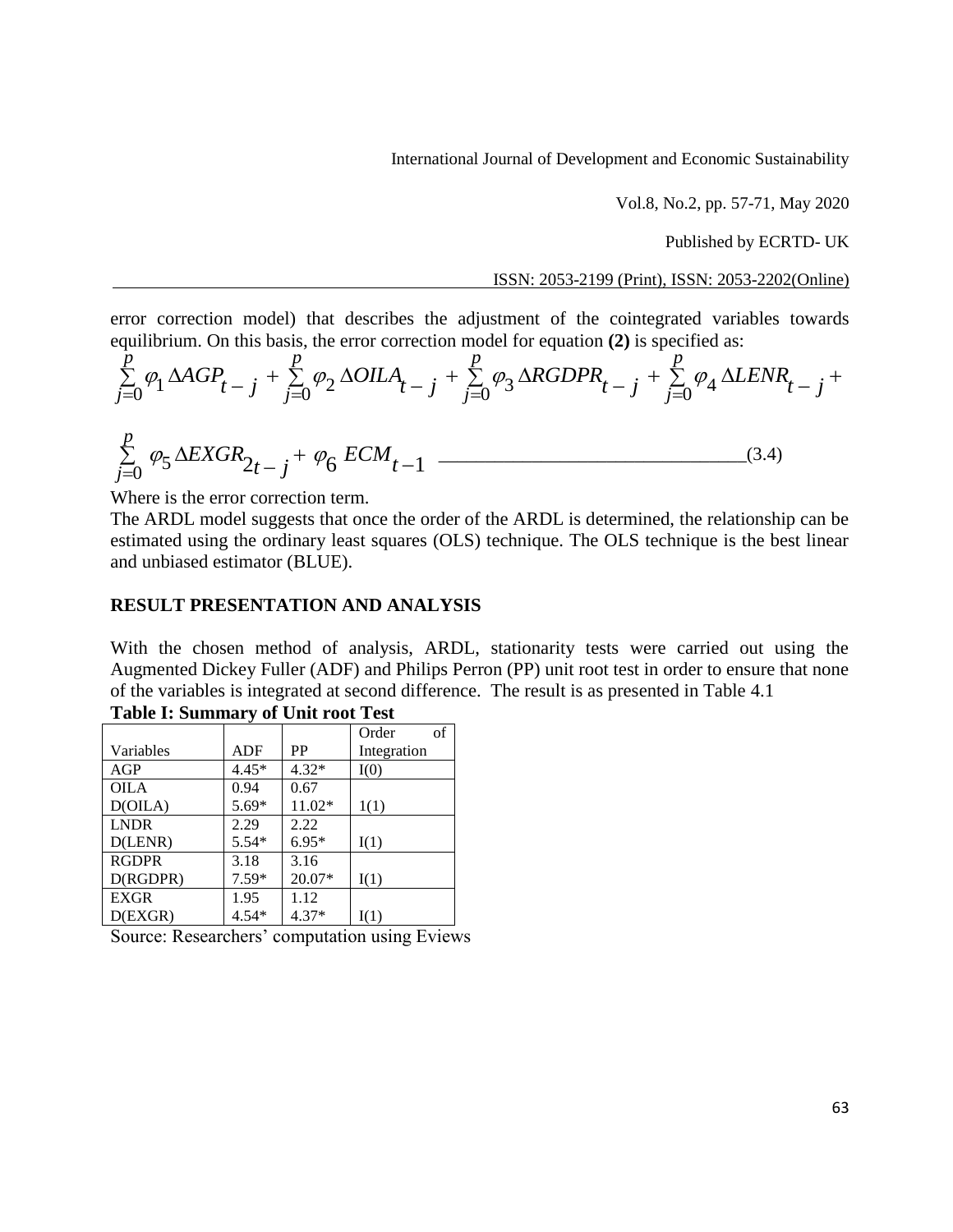Vol.8, No.2, pp. 57-71, May 2020

Published by ECRTD- UK

ISSN: 2053-2199 (Print), ISSN: 2053-2202(Online)

Note: (i) D is the first difference operator (ii) (ii) \* signifies stationarity at 1%, (iii) ADF and PP critical values at 1%, 5% and 10% levels are 4.24, 3.54 and 3.2 respectively. (iv) All values were reported in their absolute term From the result in Table I, the growth rate of agricultural output (AGP) is integrated at level {I(0)}, while oil abundance (OILA), lending rate (LENR), growth rate of real GDP (RGDPR), and exchange rate (EXGR) are stationary at first difference  $\{I(1)\}\$ . The combination of variables that are integrated at level and at first difference provides the justification for the use of ARDL. From an estimated generic ARDL, coefficient diagnostic for bound test was carried out to check for the existence of long run equilibrium relationship among the variables of the model. The result is as presented in Table II

## **Table II: Summary of ARDL Bound Test**

|             | 1% Critical Value  |             | 5% Critical Value |             |
|-------------|--------------------|-------------|-------------------|-------------|
| F-statistic | <b>Upper Bound</b> | Lower Bound | Upper Bound       | Lower Bound |
| 10.26       | 4.37               | 3.29        | 3.49              | 2.56        |
|             |                    |             |                   |             |

Researchers' computation using Eviews

From the ARDL bound test in Table II, the value of the F-statistic is greater than the values of the upper and lower bounds at 1% and 5% critical values. This indicates the existence of long-run equilibrium among the variables of the model. Further diagnostic checks were also carried out for the long-run estimates and the error correction form (ECM), which is the short-run analysis. The results are presented in Table III and Table IV respectively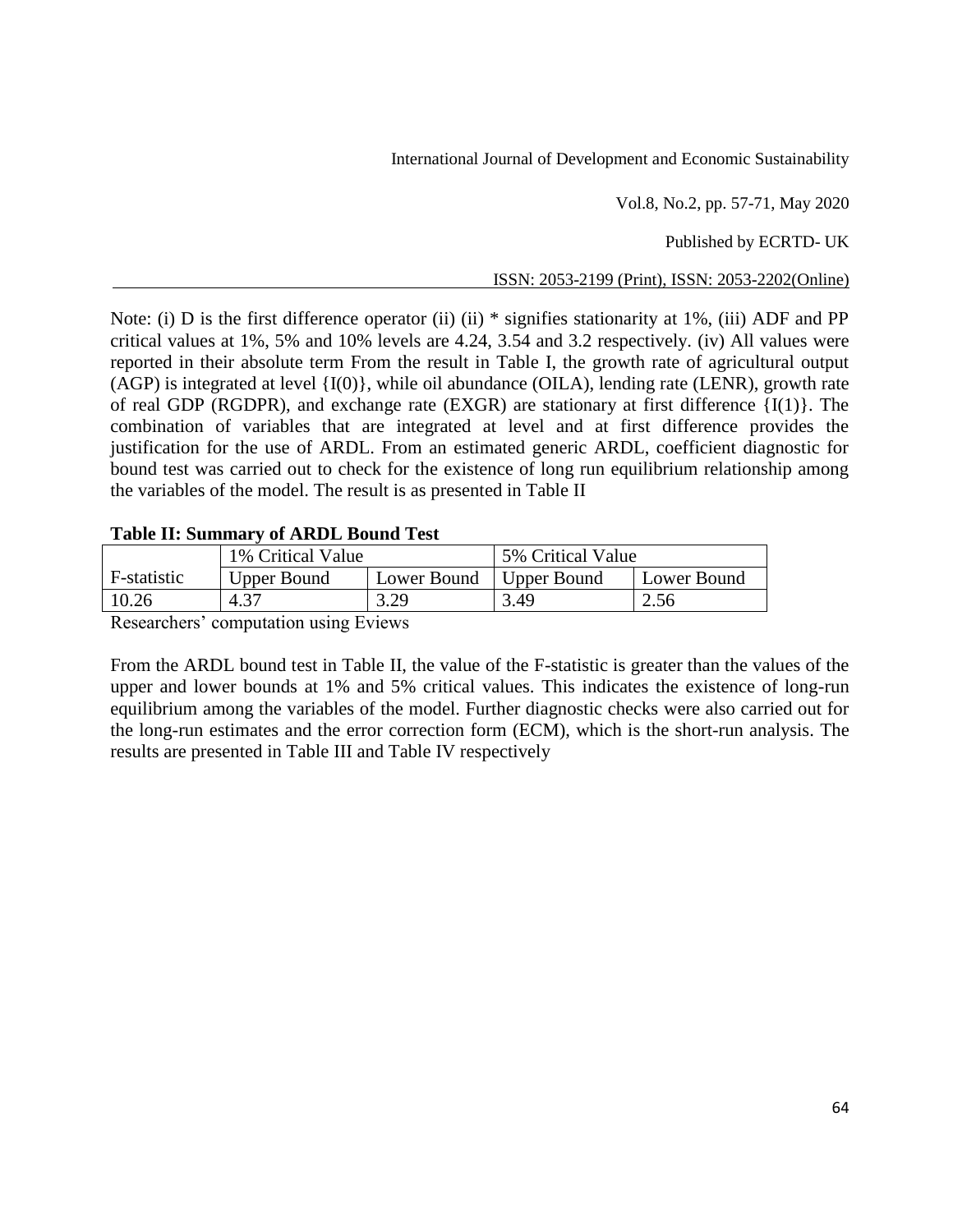Vol.8, No.2, pp. 57-71, May 2020

Published by ECRTD- UK

ISSN: 2053-2199 (Print), ISSN: 2053-2202(Online)

| Variable                                                                                 | Coefficient Std. Error t-Statistic                                                                          |  |                                                                                            | Prob.  |
|------------------------------------------------------------------------------------------|-------------------------------------------------------------------------------------------------------------|--|--------------------------------------------------------------------------------------------|--------|
| <b>RGDPR</b><br><b>LENR</b><br><b>OILA</b><br><b>EXGR</b><br>$\mathcal{C}_{\mathcal{C}}$ | 1.563007 1.164049<br>2.360755 0.700159<br>$-14.94563$ 12.09723<br>$-0.216570$ 0.095808<br>24.35157 15.94360 |  | 1.342733<br>3.371743 0.0046<br>$-1.235458$ 0.2370<br>$-2.260446$ 0.0403<br>1.527357 0.1489 | 0.2007 |

#### **Table III: Long-run Estimate** Dependent Variable: AGP

Source: Researchers' computation using Eviews

From Table IV, the growth rate of real GDP has positive insignificant impact, and a unit change in its value will bring about 1.34 changes in the dependent variable. Lending rate has positive significant impact on agricultural productivity and a unit change in its value will lead to a change of 3.37 on agricultural productivity. While oil abundance has a negative insignificant impact on the dependent variable, exchange rate on the other hand exerts a negative significant impact. A unit change in their respective values will induce 1.24 and 2.26 change in the dependent variables..

## **Table IV: ECM Regression**

Dependent Variable: AGP

| Variable       | Coefficient | Std. Error | t-Statistic | Prob.  |
|----------------|-------------|------------|-------------|--------|
| $D(AGP(-1))$   | 0.338460    | 0.113118   | 2.992102    | 0.0097 |
| D(RGDPR)       | 0.563919    | 0.606545   | 0.929724    | 0.3683 |
| $D(RGDPR(-1))$ | $-2.627022$ | 0.606474   | $-4.331631$ | 0.0007 |
| $D(RGDPR(-2))$ | $-1.510143$ | 0.550459   | $-2.743425$ | 0.0158 |
| D(LENR)        | 0.305219    | 0.699973   | 0.436044    | 0.6695 |
| $D(LENR(-1))$  | $-2.509311$ | 0.789753   | $-3.177338$ | 0.0067 |
| D(OILA)        | $-82.20919$ | 16.86580   | $-4.874313$ | 0.0002 |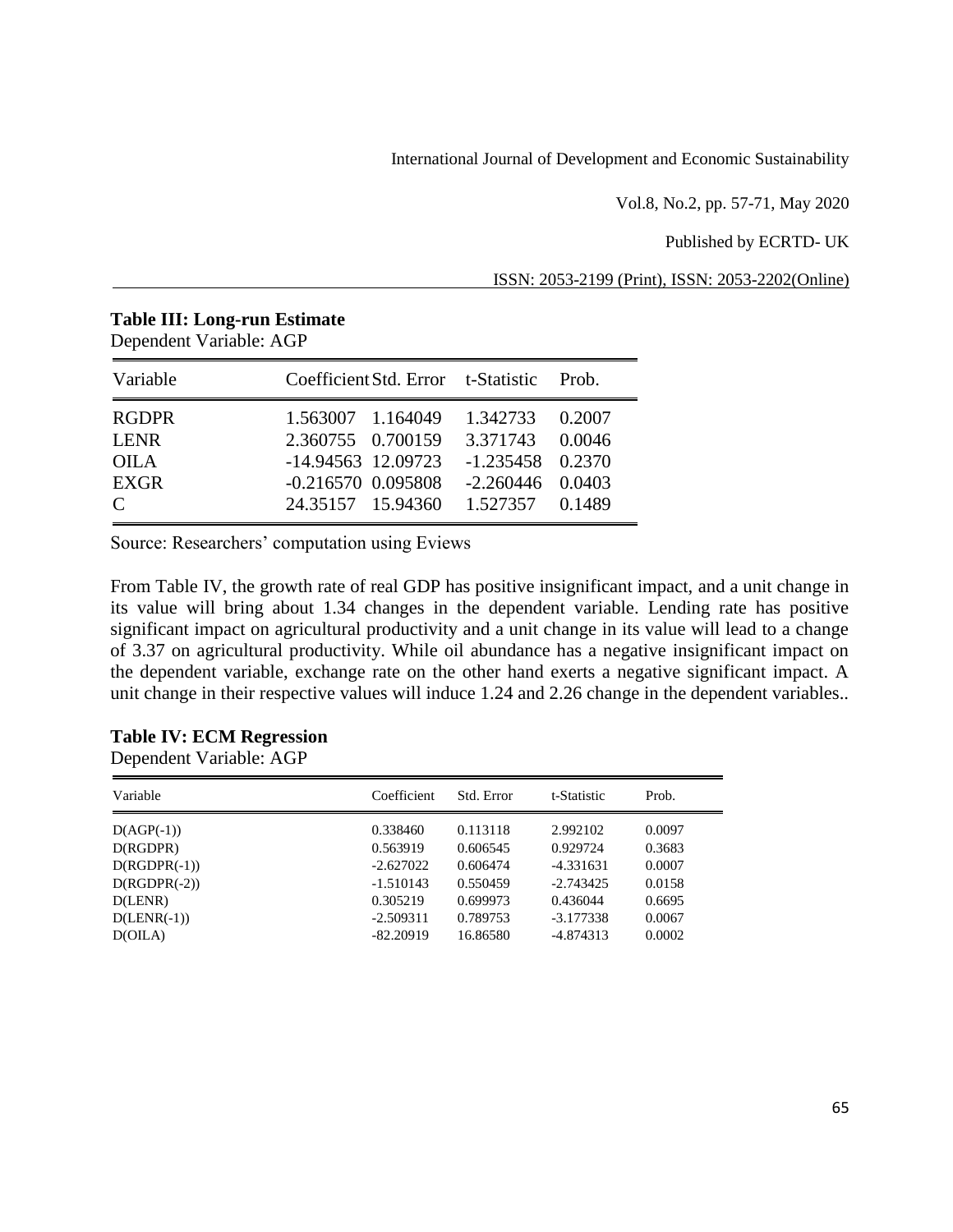Vol.8, No.2, pp. 57-71, May 2020

ISSN: 2053-2199 (Print), ISSN: 2053-2202(Online)

Published by ECRTD- UK

| $D(OILA(-1))$    | -55.48171   | 17.50164 | $-3.170086$ | 0.0068 |
|------------------|-------------|----------|-------------|--------|
| $D(OILA(-2))$    | -61.19886   | 18.44705 | $-3.317542$ | 0.0051 |
| $D(OIL(-3))$     | $-61.00555$ | 17.71358 | $-3.443999$ | 0.0040 |
| D(EXGR)          | $-0.386764$ | 0.118247 | -3.270819   | 0.0056 |
| $D(EXGR(-1))$    | 0.012309    | 0.130834 | 0.094083    | 0.9264 |
| $D(EXGR(-2))$    | 0.283977    | 0.128014 | 2.218331    | 0.0436 |
| $D(EXGR(-3))$    | 0.944375    | 0.157233 | 6.006194    | 0.0000 |
| CointEq $(-1)^*$ | $-1.355731$ | 0.148361 | -9.138077   | 0.0000 |
|                  |             |          |             |        |

 $R^2 = 0.92$ . DW = 2.22

Source: Researchers' computation using Eviews

From Table III, one period lag of agricultural productivity has positive significant impact on its current performance. A unit change in it will bring about 2.99 change in its current performance. The growth rate of real GDP has a positive insignificant impact on the dependent variable. A unit change in it will bring about 0.93 change in the dependent variable. However, its first and second period lags have negative significant impact on the dependent variable. A unit change in both will bring about 4.33 and 2.74 changes on the dependent variable respectively. While the current value of lending rate has positive insignificant impact on the dependent variable, its one period lag exerts negative significant impact. Furthermore, a unit change in their respective values can induce 0.43 and 3.18 change in the dependent variable. Oil abundance (OILA) has negative significant impact on the dependent variable. A unit change in its current value, one period, two period lag, and three period lag will lead to 4.87, 3.17, 3.32, and 3.44 change in the dependent variable respectively. While the current value of exchange rate has negative significant impact on the dependent variable, its two period and three period lags exert positive significant impact. However, its second period lag has positive insignificant impact. A unit change in the current value of exchange rate, its first, second and third period lags will induce 3.27, 0.1, 2.22, and 6.01 change on the dependent variable respectively. The ECM factor  ${CointEq(-1)^*}$  is negative and significant, thus, indicating a satisfactory speed of adjustment. Coefficient of correlation  $(R^2)$  of 0.92 is an indication that 92% of changes in the dependent variable is accounted for by changes in the independent variables all-together.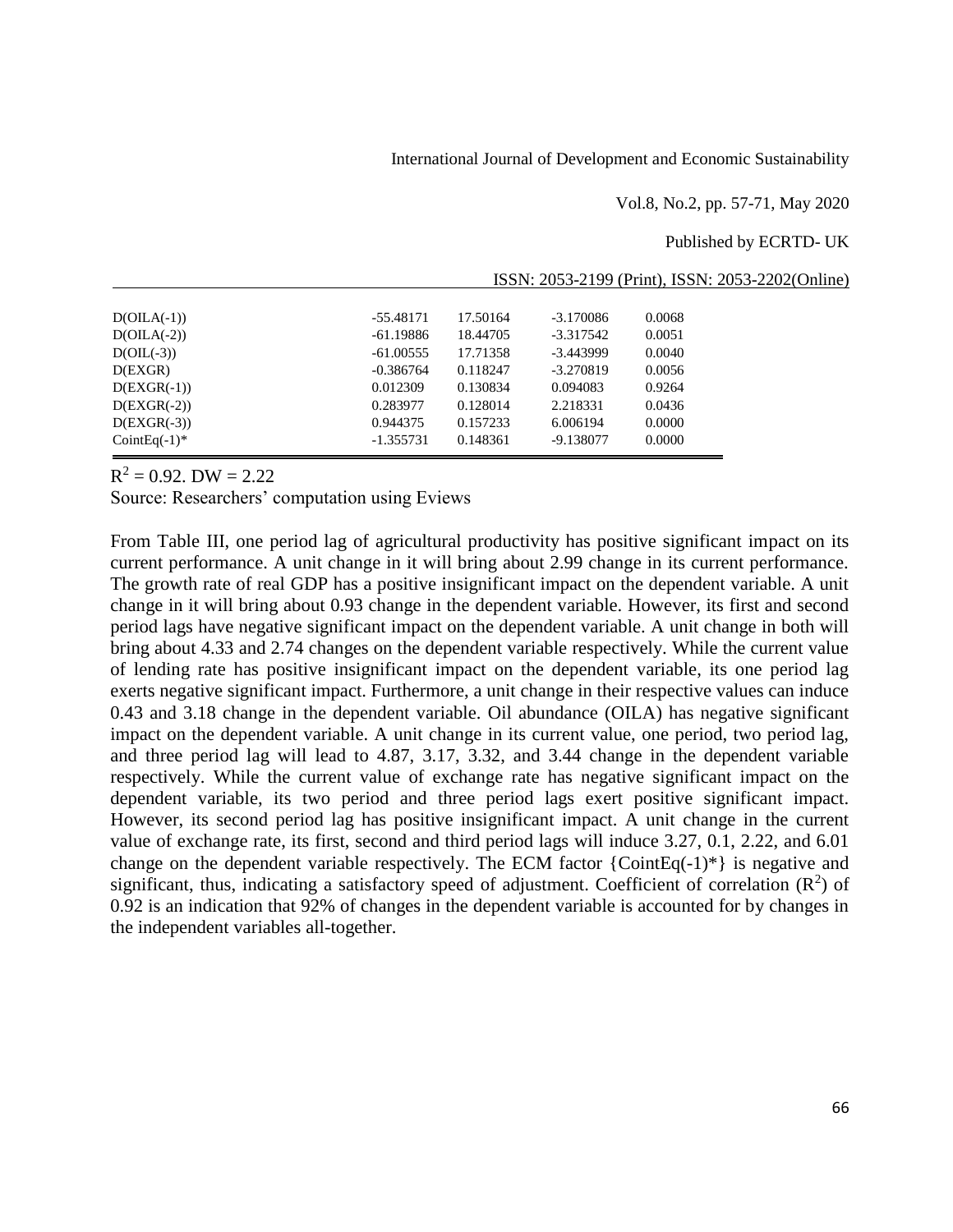Vol.8, No.2, pp. 57-71, May 2020

Published by ECRTD- UK

ISSN: 2053-2199 (Print), ISSN: 2053-2202(Online)

The findings of negative and significant effects of oil abundance on agricultural productivity in the short run on the one hand and the negative and insignificant effects in the long run on the other hand is expected and in tandem with the rentier theory, resource curse and the Dutch disease hypotheses. The result is consistent with the empirical findings of (Osigwe, 2013). One can safely asserted that the huge revenue accrued to the Nigerian economy over the years has visited underdevelopment to the agricultural sector. In the same vein the findings of negative and significant effects of exchange rate on agricultural productivity also contributed to the problems in the sector as commodity prices are foreign exchange denominated.

In order to confirm the reliability of the model for policy making, residual diagnostics and stability tests were also carried out. The results indicates that; the model does not suffer from heteroscedasticity (see Figure III), that the residual is normally distributed (see Figure I), that there is no problem of serial correlation (see Figure II),and that the model is stable (see Figure IV)

## **CONCLUSION AND RECOMMENDATIONS**

The study has analyzed and estimated the impact of oil abundance on agricultural productivity in Nigeria for the period 1970 to 2018. The analysis was carried out using the Autoregressive Distributed Lag (ARDL) model.

The result of the cointegration test based on the bounds testing approach showed that the variables are mutually co-integrated which suggested a long-run relationship between them. The results of the long-run estimates showed that lending rate and growth rate of the GDP had positive long-run relationship with agricultural productivity. Lending rate had significant relationship with agricultural productivity while growth rate of the GDP had insignificant relationship with agricultural productivity. The results of the short-run impact on agricultural productivity indicated that all the regressors had both positive and negative relationship significant relationship with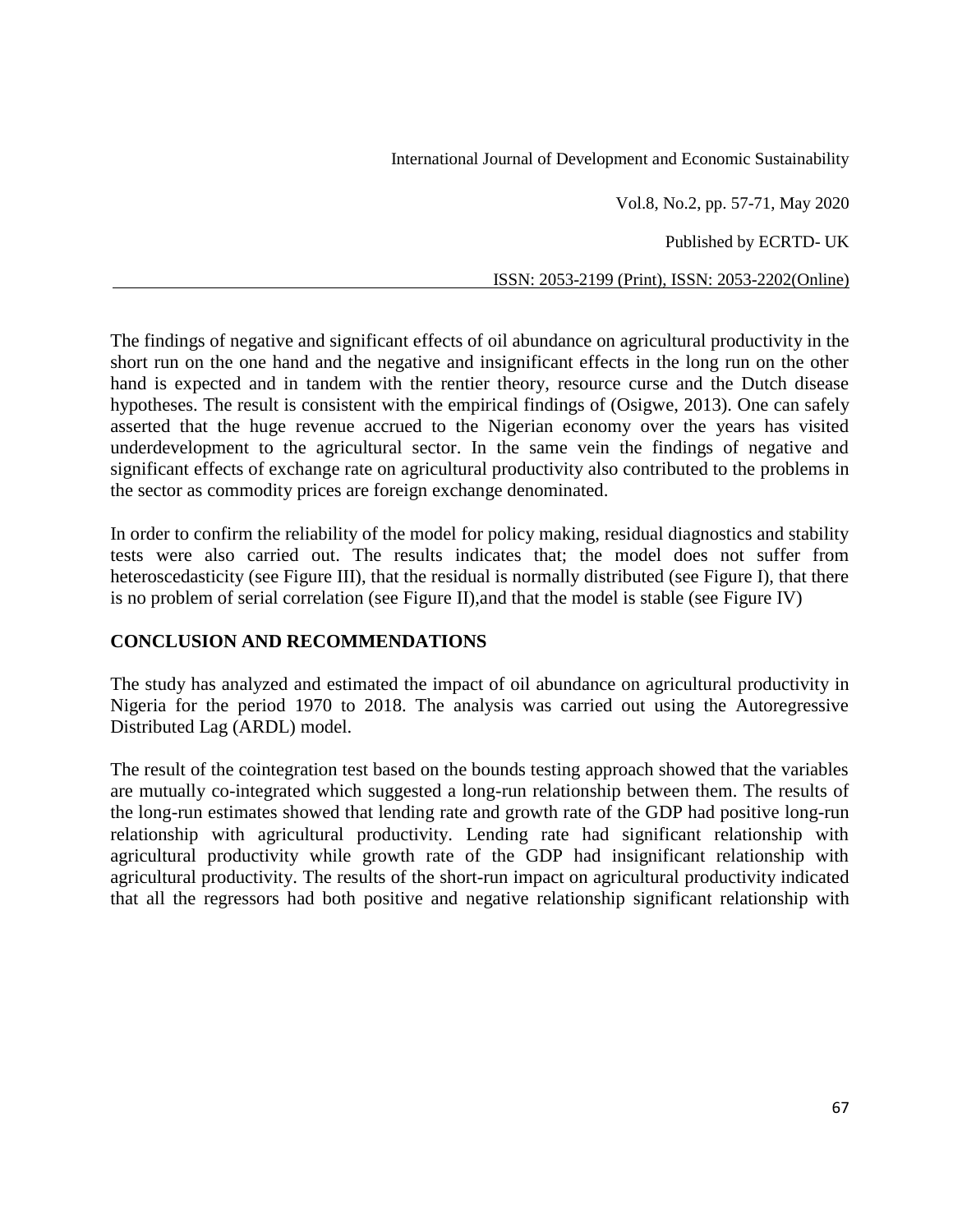Vol.8, No.2, pp. 57-71, May 2020

Published by ECRTD- UK

ISSN: 2053-2199 (Print), ISSN: 2053-2202(Online)

agricultural productivity. We conclude that agricultural productivity is highly responsive to changes in oil abundance, lending rate, exchange rate and growth rate of the GDP.

#### **RECOMMENDATIONS**

Based on the results obtained, the study recommended the following:

(i) Policy makers should formulate policies that enhance the growth of agricultural productivity such as subsidizing agricultural inputs.

(ii) There is a need to further diversify the economy away from oil sector activities.

(iii) There should right policy mix in the context of \macroeconomic stability, efficient management of oil revenue and building of enduring institutional structures.

#### **REFERENCES**

Apergis, N. and Katsaiti, M. (2018). Poverty and the resource curse: Evidence from a global panel of countries. Research in Economics 7(2).

- Brunschweiler, C.N. and Bulte, E.H. (2008). Linking natural resources to slow growth and more conflict. Science 320(5876).pp 616-617.
- Corden, W.M. and Neary, J.P. (1982). Booming sector and deindustrialization in a small open economy. Economic Journal, 92(365), 825-848.
- Forsyth, P.J. and Nicholas, S.J. (1983). The decline of Spanish industry and the price revolution: A neoclassical analysis. Journal of European Economic History 12(Winter).pp 601-609.
- Kim, D.H. and Lin, S.C (2018). The resource curse hypothesis: Dynamic heterogeneous approach. Energy Markets and Trade 54(12) pp. 2168-2717.

Moradi, M.A. (2007). Oil resource abundance, economic growth and income distribution in Iran.

- Ogbonna, G.N and Ebimobowei (2012). Impact of petroleum revenue and the economy of Nigeria. The social sciences 7(3).pp 405-411.
- Ogunteye, K.E. (2008). Natural resource abundance in Nigeria. Elservier Journal of Resources Policy 33, pp 168-174.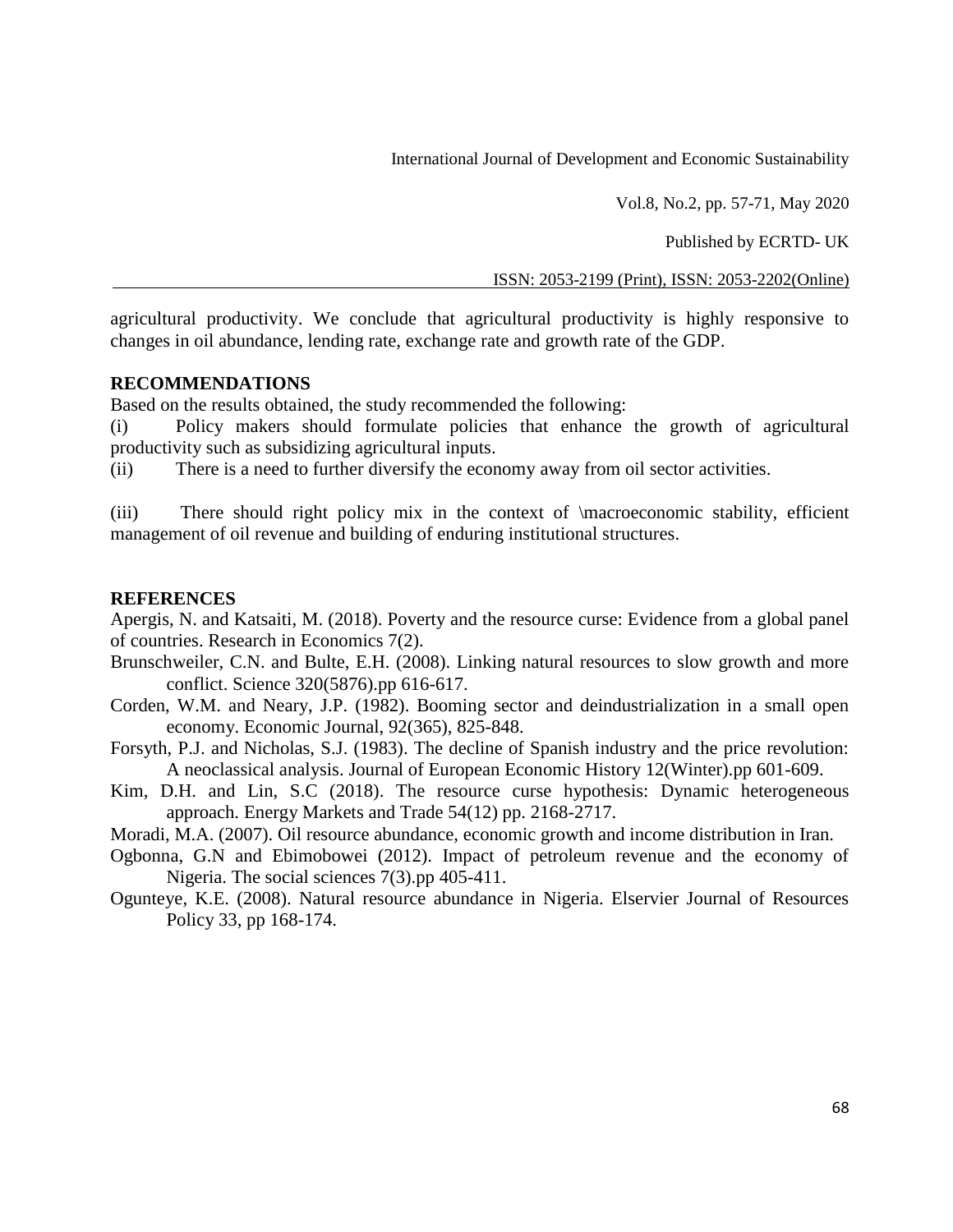Vol.8, No.2, pp. 57-71, May 2020

Published by ECRTD- UK

ISSN: 2053-2199 (Print), ISSN: 2053-2202(Online)

- Osigwe A.C. (2013). The real sector and service sector performances in Nigeria: Any curse from the oil resource abundance. Proceeding of the 2013 Annual Conference of Nigerian Association of Energy Economics held at Nicon-Noga Hilton Hotel, Abuja.
- Parry, G., Ogunkola, O., Olivera, M. and Fowowe, B. (2011). Oil and institution tale of two cities: Nigeria and Columbia. Global Development Working Paper Series, New Delhi.
- Perry, G., Ogunkola, O., Olivaria, M. and Fowewe, B. (2011). Oil and institution tale of two cities: Nigeria and Columbia, Global Development Working Papers Series, New Delhi.
- Petkov, B. (2016). Natural resource abundance: is it a blessing or is it a curse. Journal of Economic Development, 43(3) pp. 25-36.
- Ross, M. (2005). Nigeria's oil sector and the poor. Paper prepared for DFID's Nigeria: Drivers of change program May, 23.
- Rotimi, M.E. and Ngalawa, H. (2017). Oil Price shocks and economic performance in Africa's oil exporting countries. Acta University Danubrius Economica, University of Galati 13(5) pp. 169-188.
- Sacha, J.D. and Warner, A.M. (1995). Natural resource abundance and economic growth. Center for International Development and Harvard Institute for International Development, Harvard University.
- Sala-i-Martin, X and Subrananian, A. (2003). Addressing the natural resource curse: an illustration from Nigeria. IMF Working Paper WP/03/139.
- Sapuan, N.M. and Roly, M.R. (2020). Oil abundance and Human capital in Malaysia: A Multivariate Cointegration analysis. International Journal of Energy Economics and Policy 10(3) pp 303-314.
- Woolcock, M. Pritchett, L. and Isham, J. (2004). The social foundations of poor economic growth in resource rich countries. In Auty, R.M (eds). Resource abundance and Economic Development. Oxford University Press.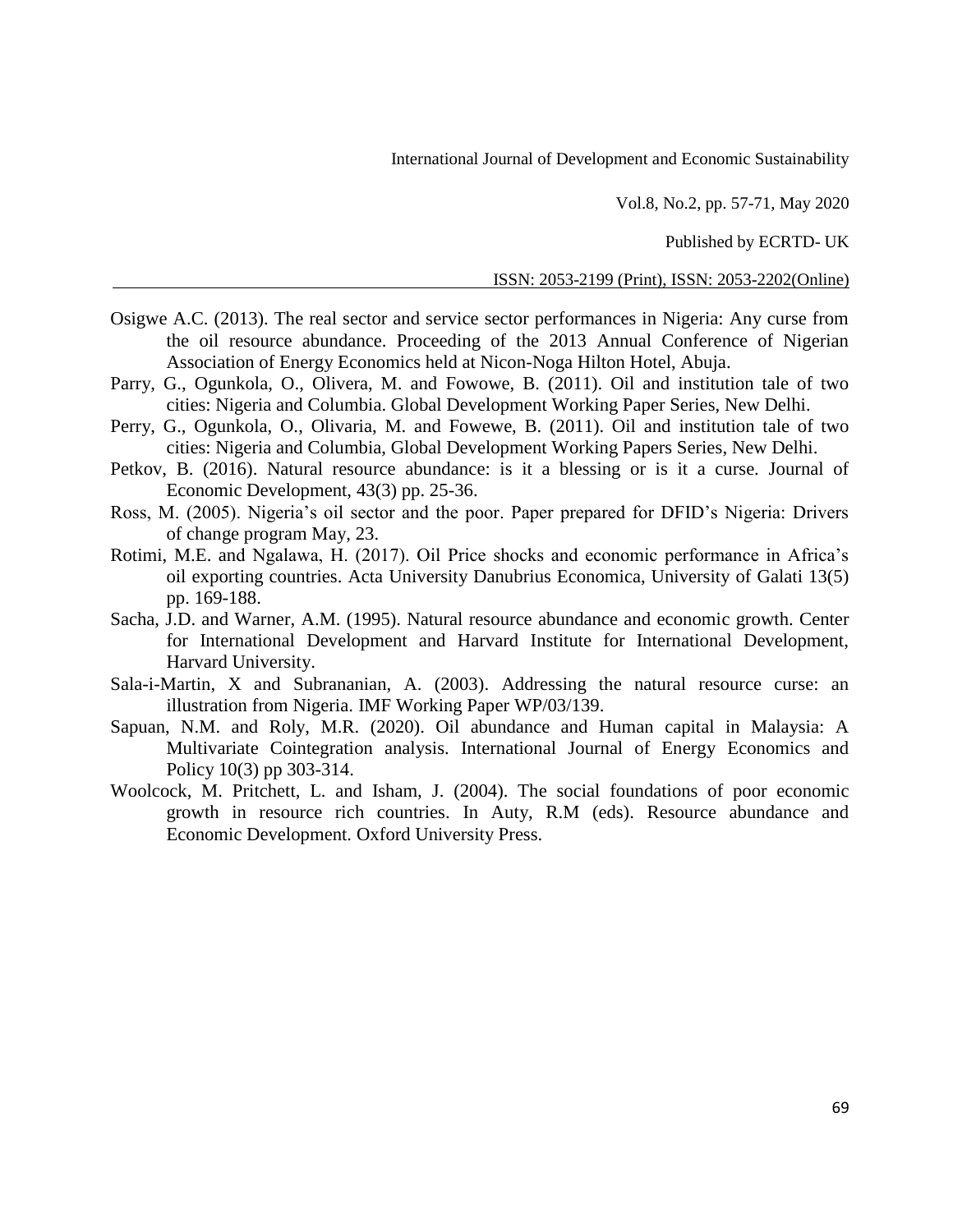Vol.8, No.2, pp. 57-71, May 2020

# Published by ECRTD- UK

ISSN: 2053-2199 (Print), ISSN: 2053-2202(Online)



#### **APPENDIX**

# **Appendix II: Breusch-Godfrey Seial Correlation LM Test**

| F-statistic      | 1.325087 | Prob. $F(2,12)$               | 0.3020 |
|------------------|----------|-------------------------------|--------|
| $Obs*R$ -squared | 6.150501 | Prob. Chi-Square $(2)$ 0.1462 |        |

# **Appendix III: Heteroskedasticity Test ( Breusch-Pagan Godfrey**

| F-statistic                  | 0.735820 | Prob. $F(19,14)$               | 0.7374 |
|------------------------------|----------|--------------------------------|--------|
| $Obs*R$ -squared             | 16.98820 | Prob. Chi-Square $(19)$ 0.5907 |        |
| Scaled explained SS 1.805569 |          | Prob. Chi-Square $(19)$ 1.0000 |        |